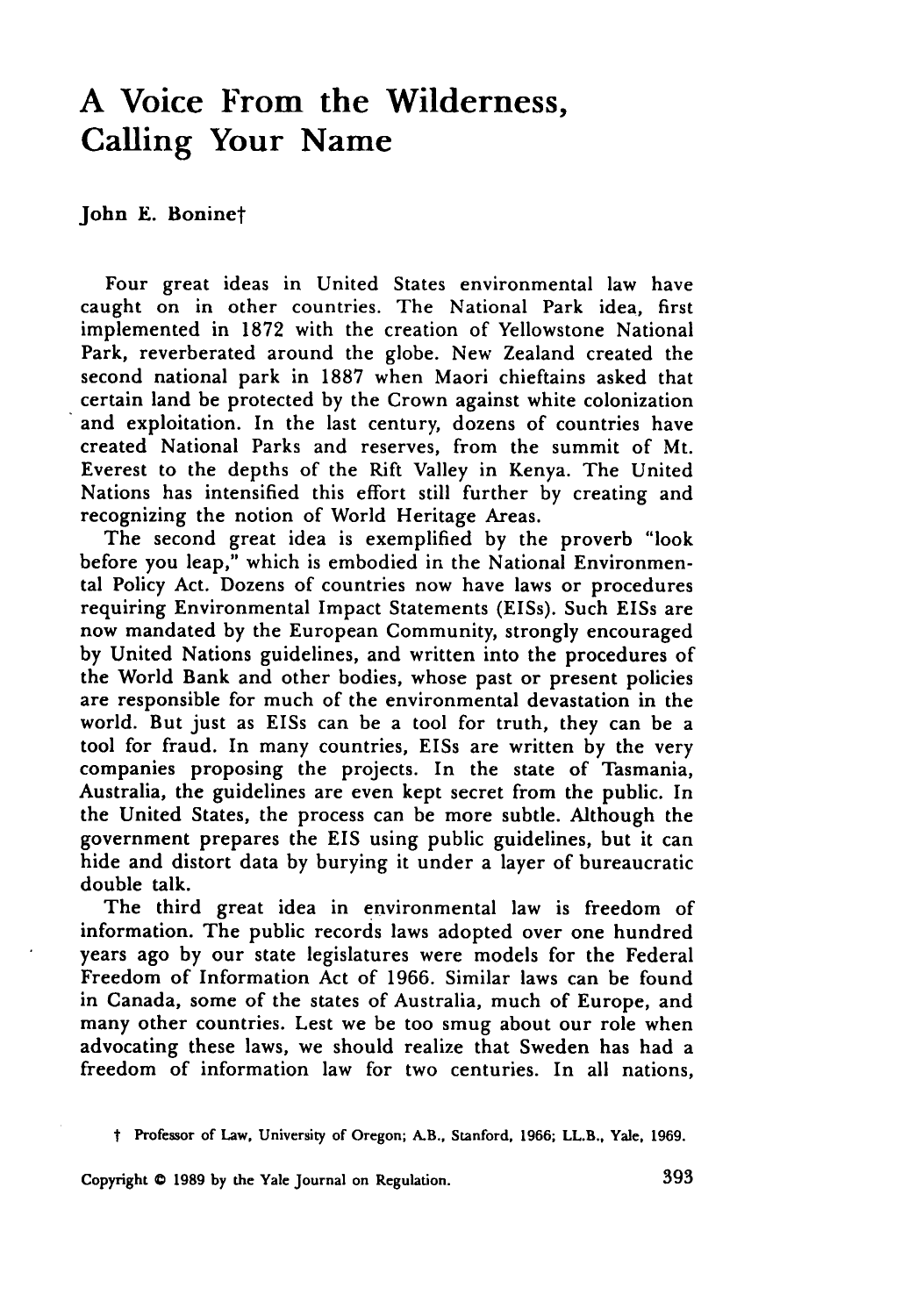citizens have to battle for their right to government documents; but at least the theoretical right is spreading.

Environmental and freedom of information laws are meaningless if government officials cannot be called to account when they violate these laws. This brings us to the fourth great idea -citizen lawsuits. Corporate America has long had the right to sue federal agencies under the Administrative Procedure Act. Citizens, however, have had to stand on the sidelines, as the waters were fouled and forests were chopped down. In **1972,** Supreme Court Justice William **0.** Douglas, a product of the heart-achingly beautiful Pacific Northwest, asked in a dissenting court opinion the question posed **by** California law professor Christopher Stone, "Should trees have standing?" That is, should trees, rivers, and species have the right to be represented in court when the laws are being violated and species are being endangered? Justice Douglas lost that battle, but won the war. During the 1970s, Congress rewrote the nation's air pollution, water pollution, and endangered species laws. It sharply strengthened those laws and added provisions allowing citizens to file suits against both polluters and federal agencies that violate the law. Congress thus felt that citizens would perform a public service **by** motivating governmental agencies to act through the threat of such suits.

In addition to these statutory changes, courts began granting ordinary citizens the right to sue to protect natural areas under the Administrative Procedure Act. Judges, lawyers, and legislators in many other countries are also searching for ways to open up their legal systems to provide access to ordinary citizens. For example, citizen suit provisions are included in the Clean Water Act of Papua, New Guinea, and in India's Environmental Protection Act of **1986.** The **1976** Constitution of the Soviet Union also contains this type of provision; it was recently implemented to stop the secret dumping of radioactive waste in a community near Moscow. Similarly, in early April, **1989,** the National Peoples Congress of the Peoples Republic of China voted to give citizens the right to sue government officials who violate the law.

Meanwhile, the parallel liberalization of standing to sue has marched forward in places as diverse as Canada, Australia, and India. In fact, India has probably gone the furthest of all, certainly further than the United States. It has abolished the Anglo-American notion of standing in public interest litigation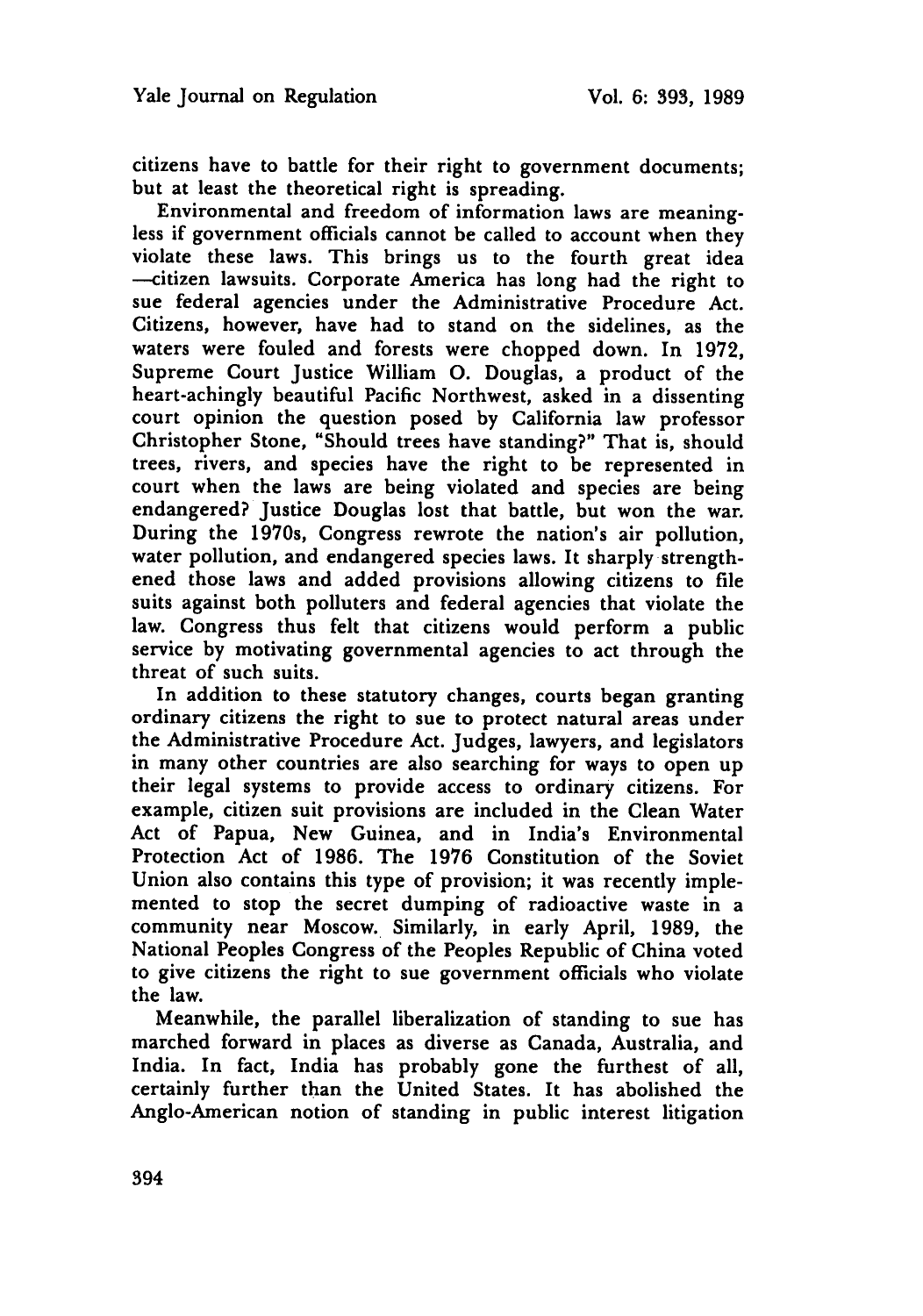and accepted as a valid court complaint even the anguished plea of an injured citizen scrawled on a postal card.

Just as the rest of the world is rapidly expanding its environmental laws, however, America may be poised to drop out of the race. Democratic Congressman Les AuCoin, Democratic Governor Neil Goldschmidt of Oregon, Republican Senators Mark Hatfield and Bob Packwood of Oregon, and Republican Senator Slade Gordon of Washington have each said that environmental disputes relating to forests do not belong in the courts. They have each endorsed proposals for the preclusion of judicial review. This legislation would remove the right of citizens to sue the federal government in matters involving the timber industry in the Pacific Northwest. This action, which would severely affect citizens' legal rights, reminds me of a line from *The Mikado:*

I've got a little list-I've got a little list. **Of** societies offenders who might well be underground, And who never would be missed-who never would be missed. They're just environmentalists. We can do it with no risk!

We know that citizen suits must have been successful in order to engender such a proposal. But we must ask, how important are suits **by** "grass roots" citizens to the cause of environmental protection? Can the national groups set the agenda adequately and do the work that needs doing, or is the problem too big for them alone? In fact, how big is the problem?

I will focus on one aspect of the problem: forests, both temperate and tropical. In this country, on land that you own in the Pacific Northwest, the ancient forests are falling at the rate of eighty-six football fields per day. Few are aware of this, for government policy provides for scenic corridors along the roads on which people drive. But beyond these corridors, devastation is occurring. The corridor foil is like the villages that a minister to Catherine the Great set up when she was to take a trip to the far flung parts of the Russian empire. The minister organized Potamkin villages: little false-front villages with people dancing and having fun. These villages became the view Catherine the Great had of her country as she travelled.

In the time it took me to read that last story, 45 seconds, 40.5 acres of tropical rainforest fell to the ground. That is 54 acres per minute (an area the size of **9** city blocks) or an area equivalent to 3,240 acres (540 city blocks) an hour.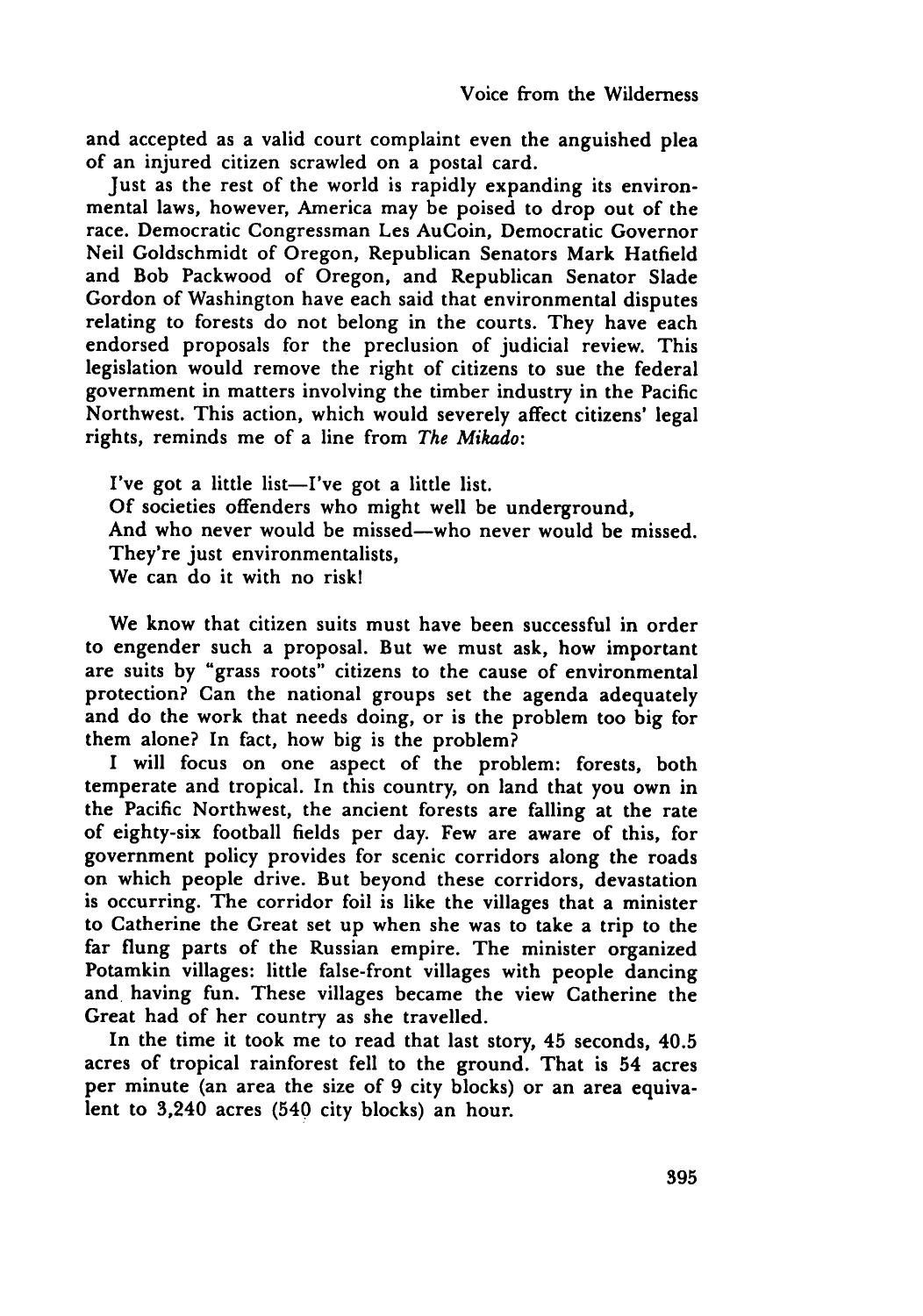Some date the modern environmental movement to the publication of Rachael Carson's book *Silent Spring* in the early 1960s. Others date it to the passage of the Freedom of Information Act of 1966, the Wilderness Act of 1964, the Wild and Scenic Rivers Act of 1968, the Endangered Species Act of the same year, or to the administrative hearings and litigation in 1967 against Consolidated Edison's plan to turn Storm King Mountain on the Hudson River into a giant hydroelectric battery. The incredible vision of the early appeals and litigation against DDT on Long Island and in Wisconsin in the late 1960s also comes to mind. All of these were important events.

But history moves by symbols and, increasingly, by photographs: President Kennedy lurching forward in an open automobile in Dallas, a police dog leaping at a black man in Alabama, a helicopter lifting the last American off an embassy rooftop in Saigon. These pictures signaled the end of an era of innocence, or perhaps the end of an era of guilt. In 1969, a photograph of a dead seabird on a beach at Santa Barbara, California, covered with thick, slimy, sticky, black oil seared the hearts of a nation. The seabird was killed by the Santa Barbara Oil Blowout, a rupture in one of the offshore oil platforms dotting the skyline along the scenic California coast. This rupture was not supposed to happen, and led to protests and to the formation of new groups like Get Oil Out or "GOO." The rupture also provided the nation with a symbol. By April, 1970 , there were thousands of events all across this country on a single day; a day not contained on the commercial calendars then or since; a day not created by a vote in Congress but by millions of Americans, young and old, in their own hearts and in their own communities. That day was Earth Day, April 22, 1970.

Now, in 1989, on a remote and pristine beach at Green Island, Alaska, lie the dead, oil-soaked bodies of dozens of sea otters, potentially the precursors to the extinction of an entire race of sea otters in one of their remaining habitats. After twenty years of new laws, brilliant environmental scientists, clever economists, and crafty lawyers, what lies on the beach at Green Island are the shattered illusions of the American public. There is more on that beach as well: the lost respect of an angry world. We Americans, the people of one of the most "advanced" countries, have been telling the world that we can exploit its resources and protect its environment. To a large extent, we have been lying.

In the rain forests of eastern Brazil, the Kayapo know we are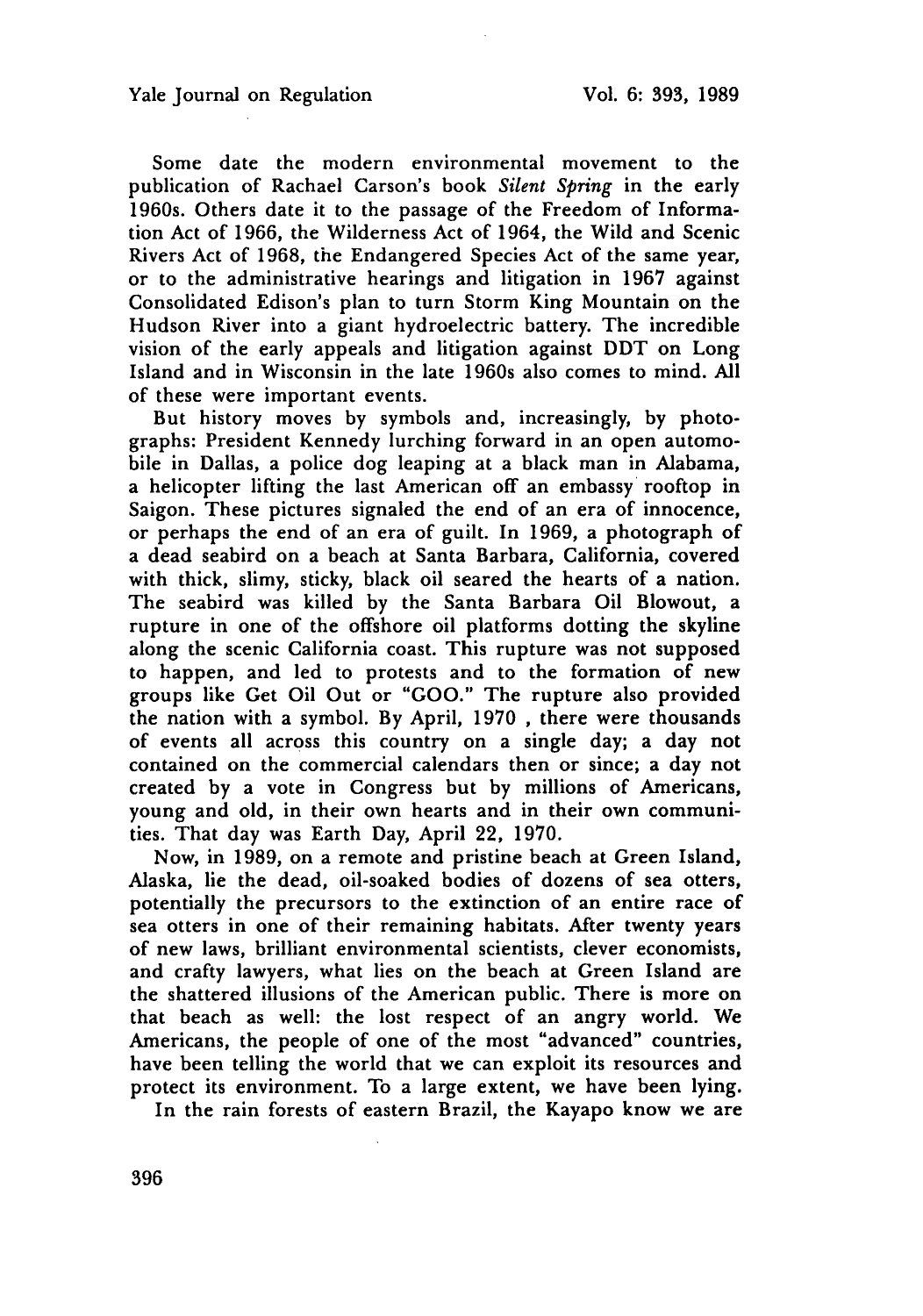lying. They know that the giant dams, financed **by** our lending through the World Bank, are putting the people of Brazil in hock to us for the privilege of flooding their rain forest with the world's largest artificial pond. And we have the temerity to demand that they pay a debt for such projects! Our "allies" have followed our example. In the incredibly rich jungle of northern Borneo, in the part of Malaysia called Sarawak, the Penan know the Japanese companies are lying. They know that, as their homes are cut down, as the giant trees are shipped to Japan to make such products as disposable chopsticks, not only are the trees being taken from them, but also the very soul of their culture.

We may ask, how does this affect us here in our comfortable surroundings? Environmental lawyers talk about sacrifice. Law students talk of difficult choices ahead of them upon graduation. Will they have a fine, rewarding career or will they make sacrifices? It is a question that every environmentalist who becomes a lawyer must ponder. These questions have implications different than one might first imagine. Ask the environmental lawyers who have come to this conference whether they think the last twenty years has been a sacrifice. The sacrifice, in my view, would be to hold the beliefs we do and to be unable to act on them, to have to work in some Manhattan high-rise trying to figure out how to keep the President of Exxon out of jail. The real sacrifice would be to understand one's ethical duty as a lawyer for a corporation or government and not be able to carry that duty out. What are some of those duties? The new Code of Professional Responsibility of the **ABA** suggests that "if a lawyer or an organization knows that an officer, employee, or other person associated with the organization is engaged in action, intends to act or refuses to act in a matter related to the representation that is a violation of a legal obligation to the organization, or a violation of law which reasonably might be imputed to the organization," the lawyer should take certain actions:

**(1)** seek reconsideration of the matter;

(2) advise that a separate legal opinion be sought for presentation to the proper authority in the corporation;

**(3)** refer the matter to higher authority in the organization, including the highest authority and, if necessary, resigning.

**A** lawyer for a government agency, according to these model rules, has similar duties. The Code says: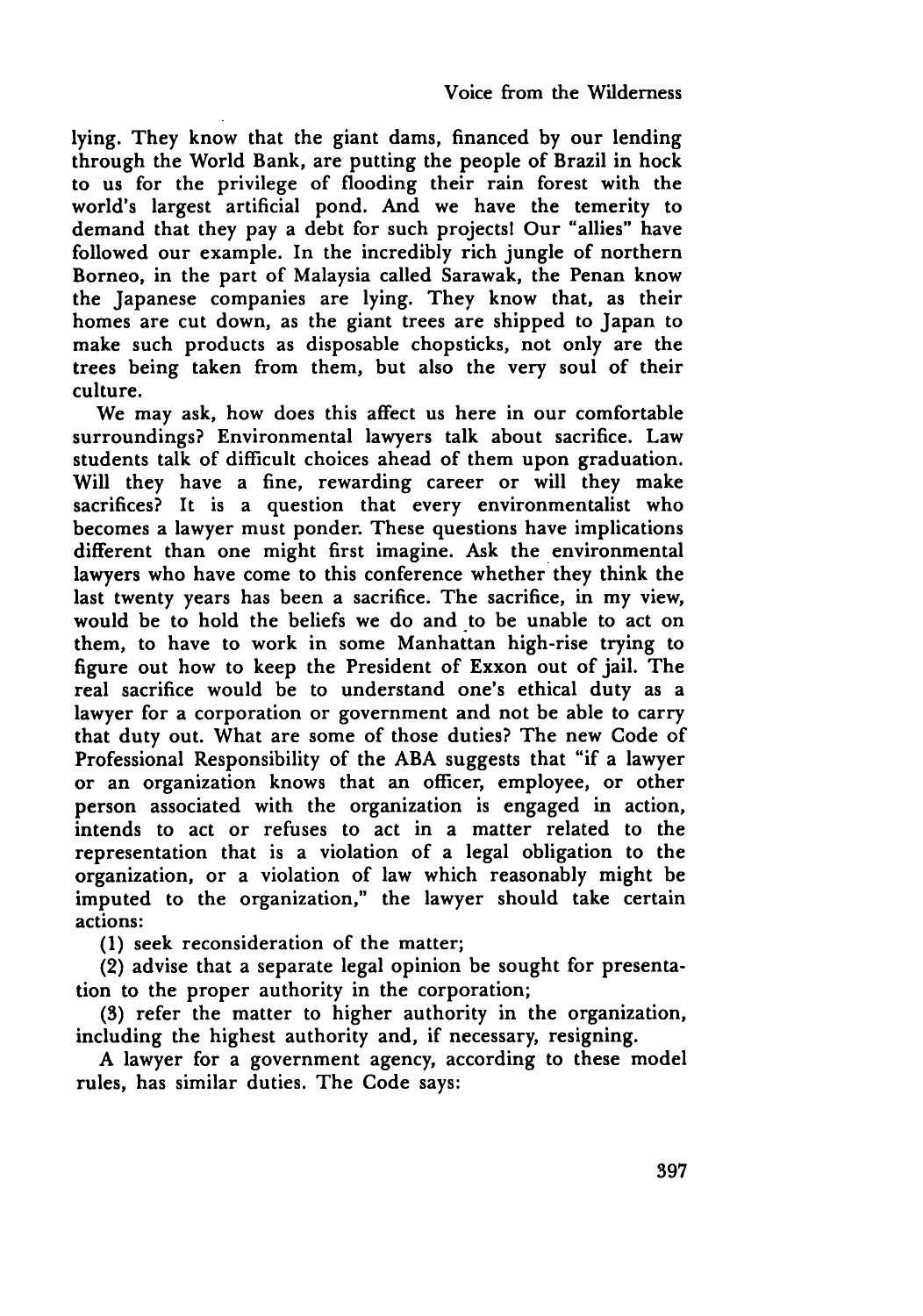Although in some circumstances the client may be a specific agency, it is generally the government as a whole that is the client of a government lawyer. **. .** . Moreover, in a matter involving the conduct of government officials, a government lawyer may have authority to question such conduct more extensively than that of a lawyer for private organization in similar circumstances.

In the early years of the Environmental Protection Agency, we had such an ethic. I hope that ethic will be revived in the Environmental Protection Agency. The policy then was: if you did not believe it, you did not sign it. Lawyers had the same obligations that accountants and physicians do. *They were not merely to endorse what someone in the Agency wanted them to do and sign off on it.* They were to give their independent legal opinion. Even if someone in the General Counsel's office wanted a different opinion, you did not have to sign it if you disagreed with it. It could be bucked up the line. Finally, if the general counsel did not believe it, she would not sign it either.

Law students may ask in light of all the institutional problems they may face and all the environmental destruction, what is it that just one person can do? Edmund Burke wrote a long time ago that "nobody makes a greater mistake than he who did nothing because he could only do a little." There is an appropriate story from Malaysia for today's law students that reflects on choices individuals make.

Several young lawyers graduated from a leading law school in a nation. They went to foundations and they requested money to start a nonprofit environmental public interest law firm, which they then did. They brought various cases: pollution cases, environmental impact cases, and the like. One afternoon one of the lawyers was leaving early, when a couple of women came up the walk, as citizens and nonprofit groups often did to come seek advice or bring complaints. She greeted them airily and asked if she could help. One of the women said "I am sorry ma'am, but you will have to come with us. You are under arrest." Shock went through her system: Me? Why me? What have I done?

What she had done was practice public interest environmental law against a number of defendants, most significantly against a subsidiary of the Mitsubishi Corporation of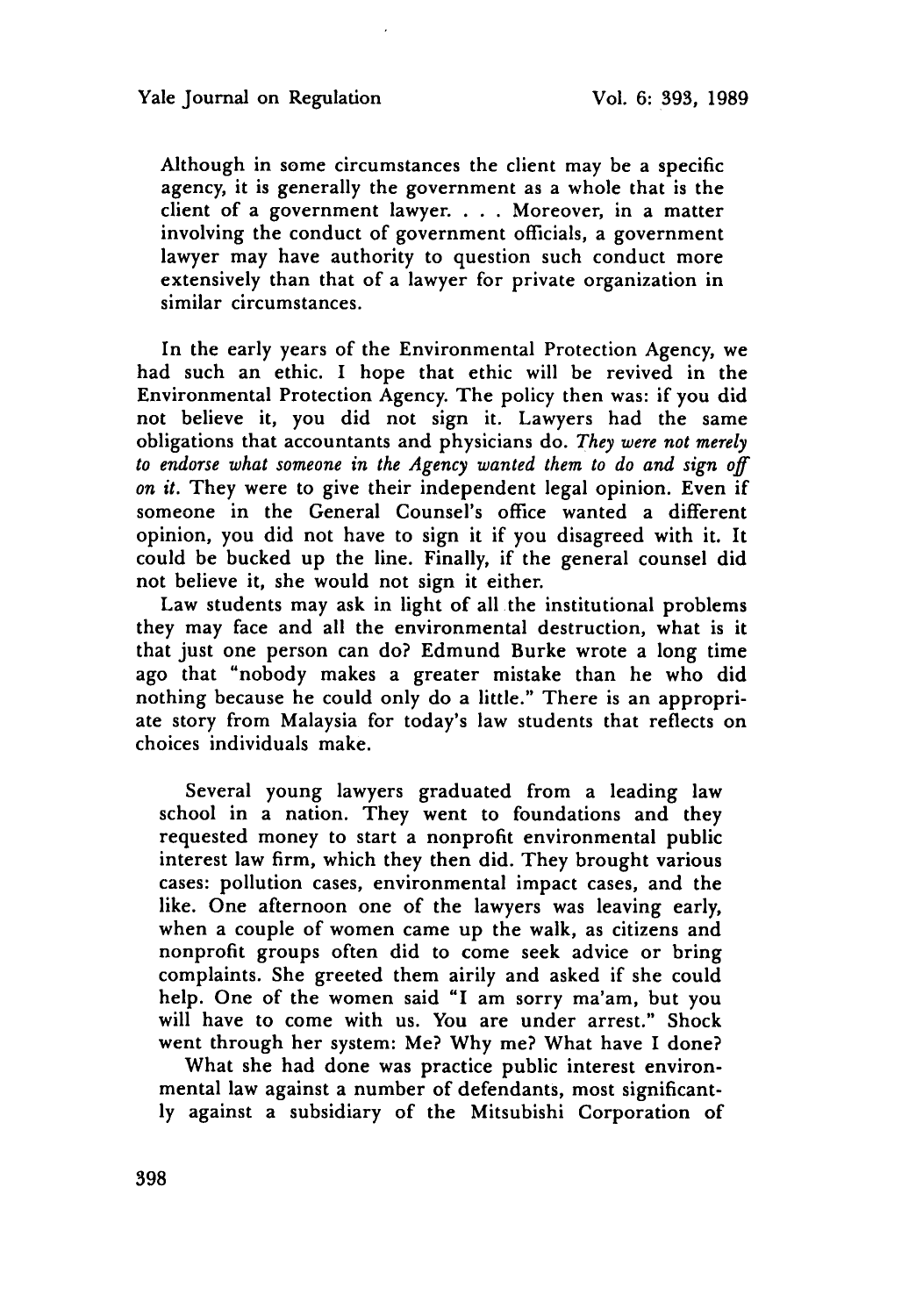Japan because its subsidiary was dumping radioactive and toxic waste on the villagers in the small town of Bukit Merah, Malaysia. She brought the litigation, and the villagers involved had to walk five miles to the courtroom each day. They walked in pairs because three would have been an illegal assembly.

She was not the only one picked up. Over one hundred people were arrested. She was held for forty-seven days, thirteen of them in solitary confinement. She did not have access to a lawyer, no visitor was allowed to see her, no charges were filed, and no trial was conducted.

Malaysia is not an undeveloped country. It is a moderately developed country. It is a place of beautiful beaches, high-rises, and high-tech. British colonial rule left it with both a legal system and laws, such as the Internal Security Act under which the young attorney was arrested. These broad laws can be used in a rather dramatic fashion against public interest work.

**I** use the above story as one example of the "sacrifices" undertaken **by** public interest lawyers in other countries, but there are others. In Chile, for example, an environmental lawyer told me he was involved in litigation against the largest mining company in Chile, and he shrugged off the fact that the company is headed **by** an active duty military general. That is courage. He said, **"Of** course our phones are tapped. **Of** course our mail is opened. This is just what we do." In Brazil, Chico Mendez, who was not a lawyer but an activist rubber tapper, paid the ultimate price for attempting to protect his environment. He was murdered. Moreover, there are those who exist in countries where even to bring an environmental suit is only a dream. These environmentalists accept risks. I spoke with my friend in Malaysia about six weeks after she was released from jail. I needed her to send me some documents. I asked that she just drop them in the mail. She said, "Well, I will try to get around to it, but I am kind of busy right now. **I** have a court case next week." I asked what case was keeping her busy. She said, "The case against the Japanese company, back in court again **....** If you censor yerself, you have no need of outside censors. If you start thinking of risks, you will do nothing." Lawyers and activists like that are special people.

In the world today, at least in the industrialized world, we seem to identify ourselves **by** our role in the economic structure and **by** our job title. Most of us think of ourselves as lawyers and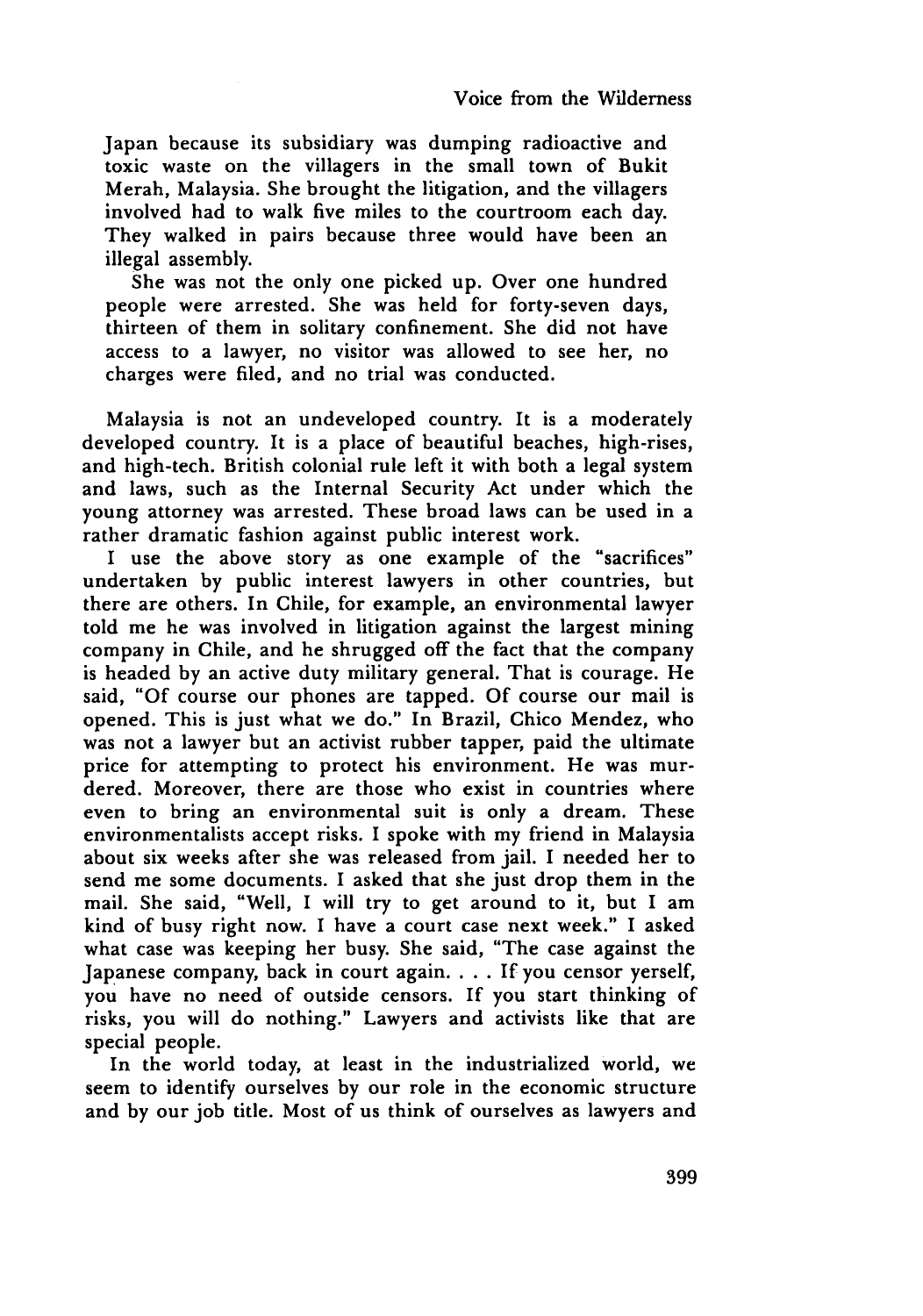elsewhere people think of themselves as scientists, doctors, teachers, or plumbers. When it seems appropriate, like today, we put on little badges that say "environmentalist." That seems to me to be backwards. What we should be, what the planet needs us all to be, is environmentalists who wear badges describing ourselves as lawyers, doctors, or plumbers. If you have a place that is important to you, a place you know and love and are deeply committed to, you must work to defend it.

It might be said that there are not many jobs in public interest environmental law. That does not mean there is no work to do. It just means that nobody has found a way to do the work that needs to be done.

Will we have to put up with criticism and pressure to toe the line? Of course we will. Will we be discouraged from taking certain cases, particularly in certain law firms that we might join? It is easy to make a safe calculation at that point, going along to get along. After all, if we are only discouraged from representing an activist client, it is not worth quitting a well-paying job, is it? It is not as if they have put us in jail, is it? At that point, the lawyer with a conscience and ideals will have to stop and think real hard. It does not matter if they take you away or they take away what you want to do. The bottom line is that you have lost. Whether you lose your physical freedom, or your freedom to apply your craft, something vital has been taken away.

For all of us who practice law, the battles we are involved in are rarely physically present in our day-to-day reality. We sit in buildings like this. We talk about things very far away. Most of us spend our lives far from where a wolf, a spotted owl, a redbacked vole, or an Amazonian critter could transform our lives dramatically by calling our name. No one, you may say, is calling your name. But that is where you are wrong. There is a voice calling your name. It is the howling of chain saws as they bring down yet another old-growth Douglas Fir: one that started growing before William the Conqueror invaded England, or one that started growing before Columbus came to these shores, or hundreds that were growing-just to bring it back to law-before the Constitution was signed. While we have been talking, while we have been perusing the ins and outs of environmental law and philosophy for the last half of the day, somebody else has been working-and working very hardl As long as there are chain saws screaming in the old growth of the Pacific Northwest and in the rain forests of the tropical countries, someone is calling your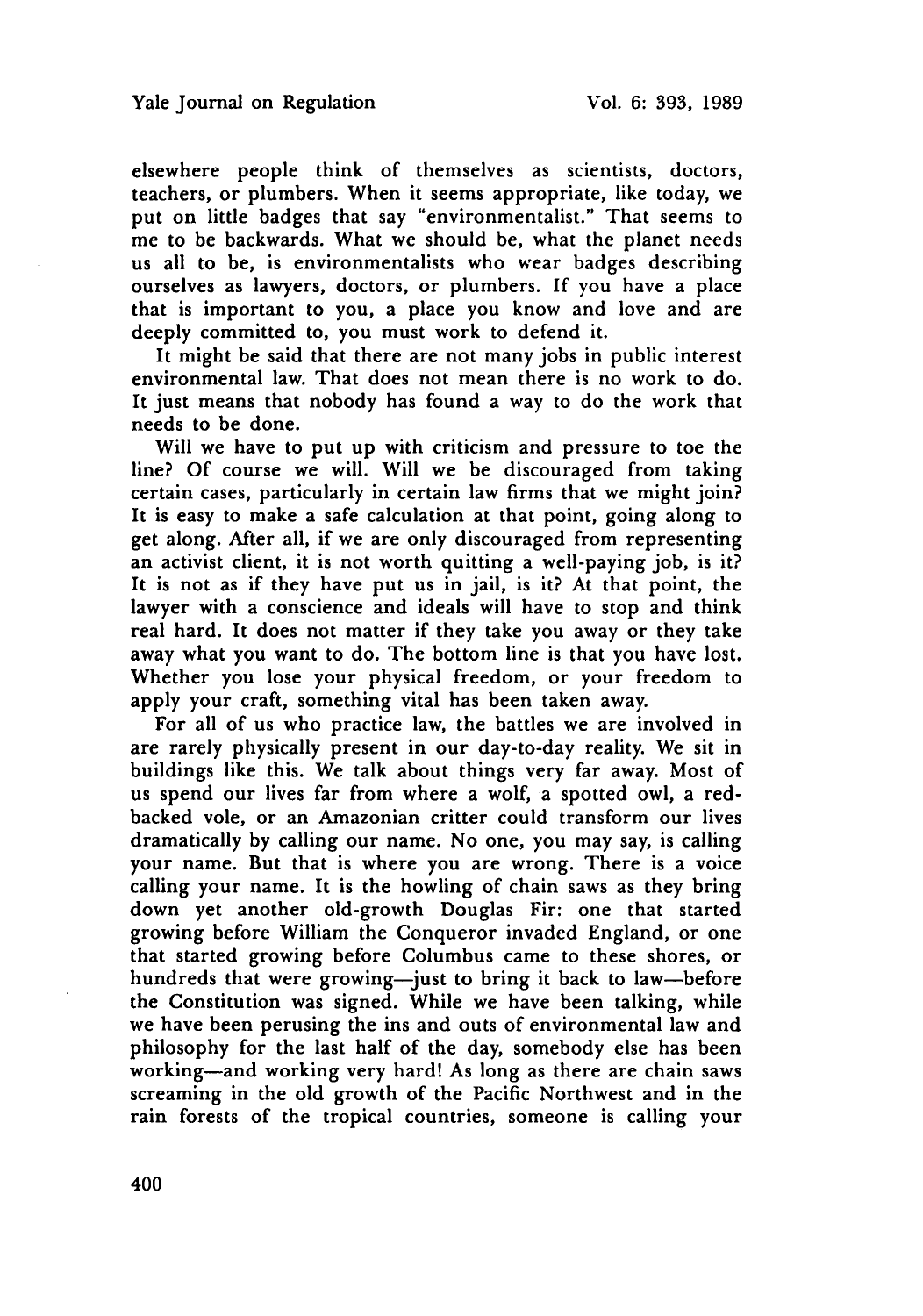name.

Earlier in this century, Aldo Leopold recognized the need for a clearly enunciated basis for ecological thought and coined the term "thinking like a mountain." Apparently his experience with the wolf, a species all but gone from the continental United States, was a pivotal point in the evolution of this concept. Few of us have been lucky enough to hear the call of a wolf ringing down the mountain slopes. We are all fortunate that Aldo Leopold preserved this experience in the pages of his book *A Sand County Almanac.*

A deep chesty bawl echoes from rimrock to rimrock, rolls down the mountain, and fades into the far blackness of the night. It is an outburst of wild defiant sorrow, and of contempt for all the adversities of the world. . **.** . Those .unable to decipher the hidden meaning know nevertheless that it is there, for it is felt in all wolf country, and distinguishes that country from all other land. It tingles in the spine of all who hear wolves by night, or who scan their tracks by day. Even without sight or sound of wolf, it is implicit in a hundred small events: the midnight whinny of a pack horse, the rattle of rolling rocks, the bound of a fleeing deer, the way shadows lie under the spruces. Only the ineducable can fail to sense the presence or absence of wolves, or the fact that mountains have a secret opinion about them. . **.** . My own conviction on this score dates from the day I saw a wolf die. . **.** . In those days we had never heard of passing up a chance to kill a wolf. In a second we were pumping lead into the pack, but with more excitement than accuracy: how to aim a steep downhill shot is always confusing. When our rifles were empty, the old wolf was down, and a pup was dragging a leg into impassible slide-rocks. **...**

We reached the old wolf in time to watch a fierce green fire dying in her eyes. I realized then, and have known ever since, that there was something new to me in those eyes -something known only to her and to the mountain. I was young then, and full of trigger-itch; I thought that because fewer wolves meant more deer, that no wolves would mean hunters' paradise. But after seeing the green fire die, i sensed that neither the wolf nor the mountain agreed with such a view. . **..**

We all strive for safety, prosperity, comfort, long life, and